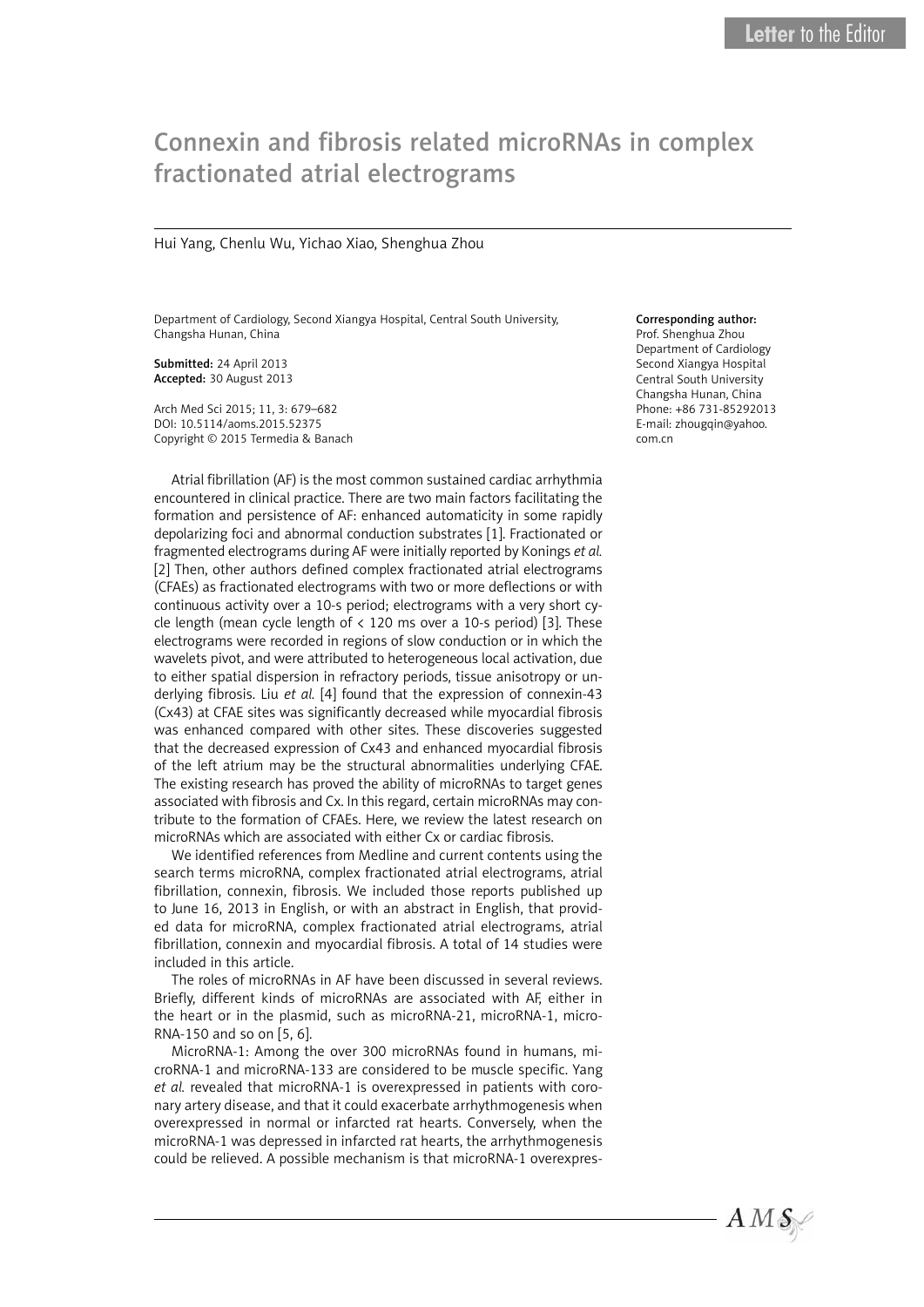sion slowed conduction by post-transcriptionally repressing GJA1 (which encodes connexin 43) [7]. In a mouse model of viral myocarditis, Xu *et al.* also showed that overexpression of microRNA-1 causes post-transcriptional repression of Cx43 synthesis in cardiac myocytes [8]. Interestingly, in a clinical study, in tissues isolated from the left atrium (LA) of AF patients, expression of micro-RNA-1 was reduced by approximately 86%, while the Cx protein expression remained unchanged [9]. These differences indicate that the expression of microRNA-1 and its effects on Cx expression may differ between species, or have spatial and temporal changes or be associated with other mechanisms.

MicroRNA-21: In cardiac fibroblast, microR-NA-21, which is increased in heart failure, was capable of augmenting extracellular regulated protein kinases (ERK)-mitogen-activated protein kinases (MAPK) activation through inhibition of sprouty homologue 1 (Spry1), and controlled the extent of interstitial fibrosis. In a mouse pressure-overload-induced disease model, silencing of microRNA-21 by a specific antagonist to microRNA-21 inhibited interstitial fibrosis and attenuated cardiac dysfunction through the ERK-MAP kinase pathway [10]. Moreover, in isolated cardiac fibroblasts, Roy *et al.* [11] demonstrated that phosphatase and tensin homologue (PTEN) was a direct target of microRNA-21 and modulation of microRNA-21 regulated expression of matrix metalloprotease-2 (MMP-2) via a PTEN pathway.

MicroRNA-25: Divakaran *et al.* [12] also proved that among the microRNAs related to the drosophila mothers against decapentaplegic protein 3 (SMAD3) pathway, microRNA-25 was sufficient to decrease collagen gene expression when transfected into isolated cardiac fibroblasts *in vitro*.

MicroRNA-29 family: During the process of fibrosis replacement after myocardial infarction in a mice model, van Rooij *et al.* [13] revealed that the microRNA-29 family targets a number of mRNAs that encode various proteins involved in fibrosis, including multiple collagens, fibrillins, and elastin. They also found that the microRNA-29 family members were downregulated in the region of the heart adjacent to the infarct, and when microRNA-29s were down-regulated with anti-microRNAs *in vitro* and *in vivo*, the expression of collagens was induced, whereas over-expression of microRNA-29 in fibroblasts reduced collagen expression. The authors also pointed out that transforming growth factor β (TGF-β), a major regulator of cardiac fibrosis, can repress microRNA-29 expression. These results were similar to another work, which reported that suppression of microRNA-29 expression by TGF-β1 promotes collagen expression and renal fibrosis [14]. Using SMAD3 null mice, Divakaran

| Reference    | MicroRNA (MiR) | Expressing<br>cell type              | Impact on CFAE<br>formation | Possible mechanism                                                                                                                                                                     |
|--------------|----------------|--------------------------------------|-----------------------------|----------------------------------------------------------------------------------------------------------------------------------------------------------------------------------------|
| [7, 8]       | $MIR-1$        | Cardiac<br>myocyte                   |                             | Post-transcriptionally repressing Cx43                                                                                                                                                 |
| [10, 11]     | $MIR-21$       | Cardiac<br>fibroblast                |                             | Augmenting ERK-MAP kinase activity via<br>inhibition of Spry1; downregulating PTEN and<br>subsequently decreasing MMP-2 synthesis via<br>an AKT-phosphorylation-dependent pathway      |
| $[12]$       | $MIR-25$       | Cardiac<br>fibroblast                | ↓                           | Decreasing expression of various collagens<br>including type I and type III                                                                                                            |
| [12, 13]     | MiR-29 family  | Cardiac<br>fibroblast                | ↓                           | Decreasing expression of various proteins<br>involved in fibrosis such as type I and type III<br>collagen                                                                              |
| $[15]$       | MiR-30         | Cardiac<br>fibroblast<br>and myocyte | ↓                           | Post-transcriptionally repressing CTGF                                                                                                                                                 |
| [16]         | MiR-132        | SVP cell                             | ↓                           | Directly repressing profibrotic MeCP2 expression                                                                                                                                       |
| [15, 17, 19] | MiR-133        | Cardiac<br>myocyte                   | ↓                           | Directly downregulating CTGF expression;<br>indirectly protecting against myocardial fibrosis<br>without affecting hypertrophy; repressing<br>$TGF-\beta1 and TGF-\betaRII expression$ |
| $[18]$       | MiR-208        | Cardiac<br>myocyte                   | ↑                           | Enhancing $\beta$ -MHC expression in response to<br>stress and hypothyroidism through repressing<br>THRAP1                                                                             |
| $[19]$       | MiR-590        | Cardiac<br>fibroblast                |                             | Post-transcriptionally repressing TGF-ß1<br>and TGF-BRII                                                                                                                               |

Table I. MicroRNAs related to CFAEs

*MeCP2 – methyl-CpG-binding protein 2,* β*-MHC –* β*-myosin heavy chain, THRAP1 – thyroid hormone receptor associated protein 1.*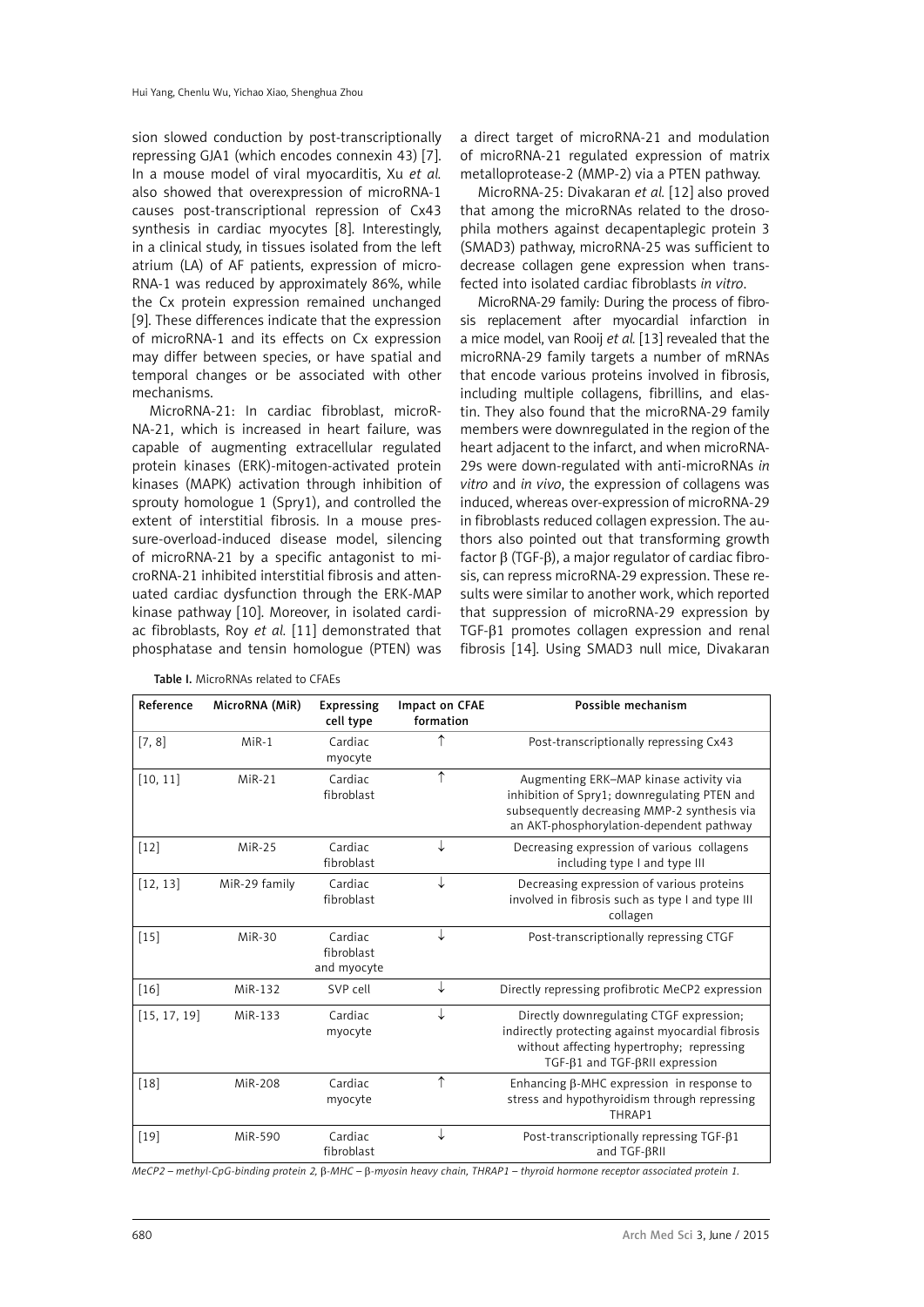*et al.* [12] determined a significant 60% decrease in myocardial fibrosis, and this effect was related to a number of microRNAs, including microRNA-29a, which were sufficient to decrease collagen gene expression when transfected into isolated cardiac fibroblasts *in vitro*.

MicroRNA-30: Interestingly, the microRNA-30 seems to have the same effects as microRNA-133 in the CTGF pathway to regulate interstitial matrix through directly binding to connective tissue growth factor (CTGF) [15].

MicroRNA-132: Among the factors secreted by saphenous vein-derived pericyte progenitor cells (SVP) after being transplanted to the peri-infarct zone of immunodeficient CD1/Foxn-1(nu/nu) or immunocompetent CD1 mice, microRNA-132 is remarkable because it acts as a paracrine activator of cardiac healing. An *in vitro* study showed that the targets of microRNA-132 (Ras-GTPase activating protein and methyl-CpG-binding protein 2) were inhibited. Meanwhile endothelial tube formation was stimulated and myofibroblast differentiation was reduced when treated with SVP conditioned medium. Furthermore, microRNA-132 inhibition by anti-microRNA-132 decreased SVP capacity to reduce interstitial fibrosis in infarcted hearts [16].

MicroRNA-133: MicroRNA-133a is downregulated in transverse aortic constriction (TAC) and isoproterenol-induced hypertrophy in mice, and transgenic expression of microRNA-133a prevented TAC-associated microRNA-133a downregulation and improved myocardial fibrosis [17]. MicroRNA-133 could also directly downregulate connective tissue growth factor (CTGF), a key molecule in the process of fibrosis, and therefore took part in the control of structural changes in the extracellular matrix of the myocardium [15].

MicroRNA-208: MicroRNA-208 is a cardiac-specific microRNA, which was encoded by an intron of the  $\alpha$ -myosin heavy chain gene, and it was required for cardiac fibrosis in response to stress and hypothyroidism [18].

MicroRNA-590: Shan *et al.* found that TGF-β receptor type II (TGF-βRII) is a target for micro-RNA-590 repression. Transfection of micro-RNA-590 into cultured atrial fibroblasts decreased TGF-βRII levels and collagen content. These effects could be abolished by the antisense oligonucleotides against microRNA-590. The authors concluded that the profibrotic response to nicotine in the canine atrium is critically dependent upon downregulation of microRNA-590 [19].

In conclusion, as connexin and fibrosis (which was also related to atherosclerosis [20]) are the pathologic basis of CFAE, and microRNAs are associated with both fibrosis and connexin (Table I), it is reasonable to speculate that the abnormal distribution of certain microRNAs facilitates the formation of CFAE, which contributes to the initiation and maintenance of AF. Though there is some literature accumulating on adjunctive use of CFAE-guided ablation for AF, use in paroxysmal AF is still controversial [21]. Also, their specificity in localizing the areas of origin of AF have been questioned [22–24]. Improving conductibility in CFAE sites through interfering with certain microRNAs seems to be an alternative method in AF management. However, there has been little research associated with microRNAs and CFAEs as yet. As we know, the expression of microRNAs varies greatly with physical and pathologic conditions. For example, microRNA-590 is expressed at relatively low levels in the myocardium, but has been shown to have an important role in regulating cardiac fibrosis. Further explorations on the directly relevant factors between microRNAs and CFAEs in AF patients are required.

## Acknowledgments

Hui Yang and Chenlu Wu contributed equally to this work.

## Conflict of interest

The authors declare no conflict of interest.

#### References

- 1. Jalife J, Berenfeld O, Mansour M. Mother rotors and fibrillatory conduction: a mechanism of atrial fibrillation. Cardiovasc Res 2002; 2: 204-16.
- 2. Konings KT, Smeets JL, Penn OC, et al. Configuration of unipolar atrial electrograms during electrically induced atrial fibrillation in humans. Circulation 1997; 5: 1231-41.
- 3. Nademanee K, McKenzie J, Kosar E, et al. A new approach for catheter ablation of atrial fibrillation: mapping of the electrophysiologic substrate. J Am Coll Cardiol 2004; 11: 2044-53.
- 4. Liu X, Shi HF, Tan HW, et al. Decreased connexin 43 and increased fibrosis in atrial regions susceptible to complex fractionated atrial electrograms. Cardiology 2009;  $1: 22-9$
- 5. Liu Z, Zhou C, Liu Y, et al. The expression levels of plasma micoRNAs in atrial fibrillation patients. PLoS One 2012; 9: e44906.
- 6. Wang Z, Lu Y, Yang B. MicroRNAs and atrial fibrillation: new fundamentals. Cardiovasc Res 2011; 4: 710-21.
- 7. Yang B, Lin H, Xiao J, et al. The muscle-specific microRNA miR-1 regulates cardiac arrhythmogenic potential by targeting GJA1 and KCNJ2. Nat Med 2007; 4: 486-91.
- 8. Xu HF, Ding YJ, Shen YW, et al. MicroRNA-1 represses Cx43 expression in viral myocarditis. Mol Cell Biochem 2012; 362: 141-8.
- 9. Girmatsion Z, Biliczki P, Bonauer A, et al. Changes in microRNA-1 expression and IK1 up-regulation in human atrial fibrillation. Heart Rhythm 2009; 12: 1802-9.
- 10. Thum T, Gross C, Fiedler J, et al. MicroRNA-21 contributes to myocardial disease by stimulating MAP kinase signalling in fibroblasts. Nature 2008; 7224: 980-4.